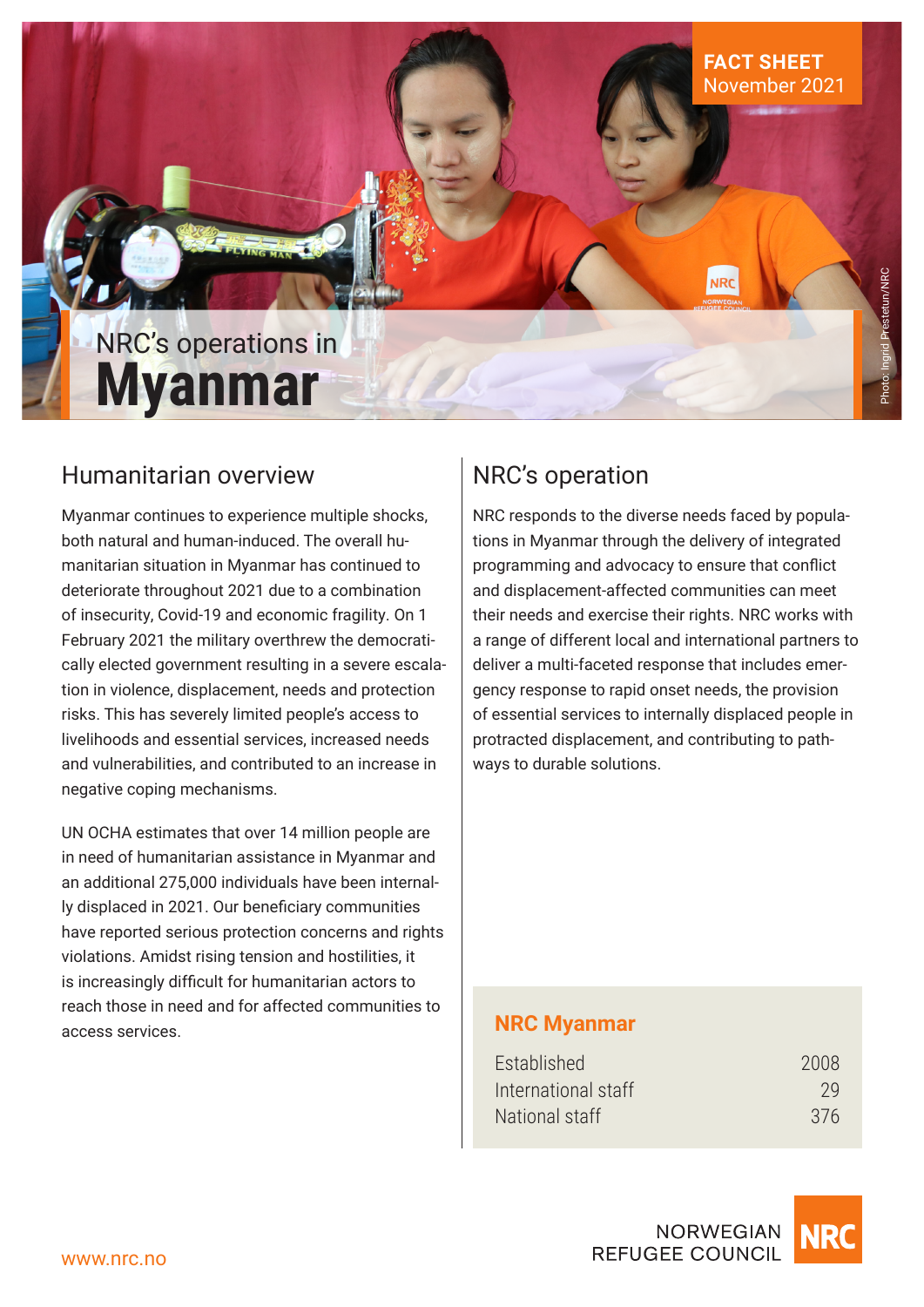

## **NRC Myanmar**

**Country office**  Yangon

### **Areas of operation**

Kayin state (Hpa An), Kayah state (Loikaw), Shan state (Lashio), Tanintharyi region (Dawei), Kachin state (Bhamo and Mytkyinya), Rakhine state (Sittwe and Maungdaw), East Bago region (Taungoo)



#### **NRC Myanmar**

Country Director: Laura Marshall Email: info@nrc.no

Phone: +959400577708 www.nrc.no/myanmar Address: No.19-B (3,4), Golden Valley (2), Kanbawza Road, Bahan Township, Yangon

#### Camp management

We provide needs-based protection to vulnerable people in camps, informal displacement sites and out-ofcamp settings through direct camp management and mobile site management. Our teams:

- achieve dignified living conditions for vulnerable people
- enhance the protective environment
- coodinate access to services and information provision
- strengthen the ability of communities to cope with displacement through community governance capacity building and enhanced communication with communities
- inform policy and decision-making towards durable solutions to ending displacement

#### **Education**

We work with communities to ensure that vulnerable conflict- and displacement-affected children and youth benefit from improved access to learning and well-being, and are able to achieve their full potential. Our teams support:

- first-phase education response to provide shortterm protection and psychosocial support
- transition to formal basic education by helping children access and enrol in local education programmes
- non-formal education through utilisation of NRC NFE tools developed in country and support coordinated efforts to provide long-term alternative learning pathways for out of school children and youth
- youth education and training on vocational and life-skills to support pathways to enhanced livelihoods, social engagement, and further education and training

#### Information, counselling and legal assistance (ICLA)

We work with communities to ensure that conflictand displacement-affected populations are able to exercise their rights and find lasting solutions to displacement through information, counselling, legal assistance, training, research and evidence-based ad-

**REFUGEE COUNCIL**